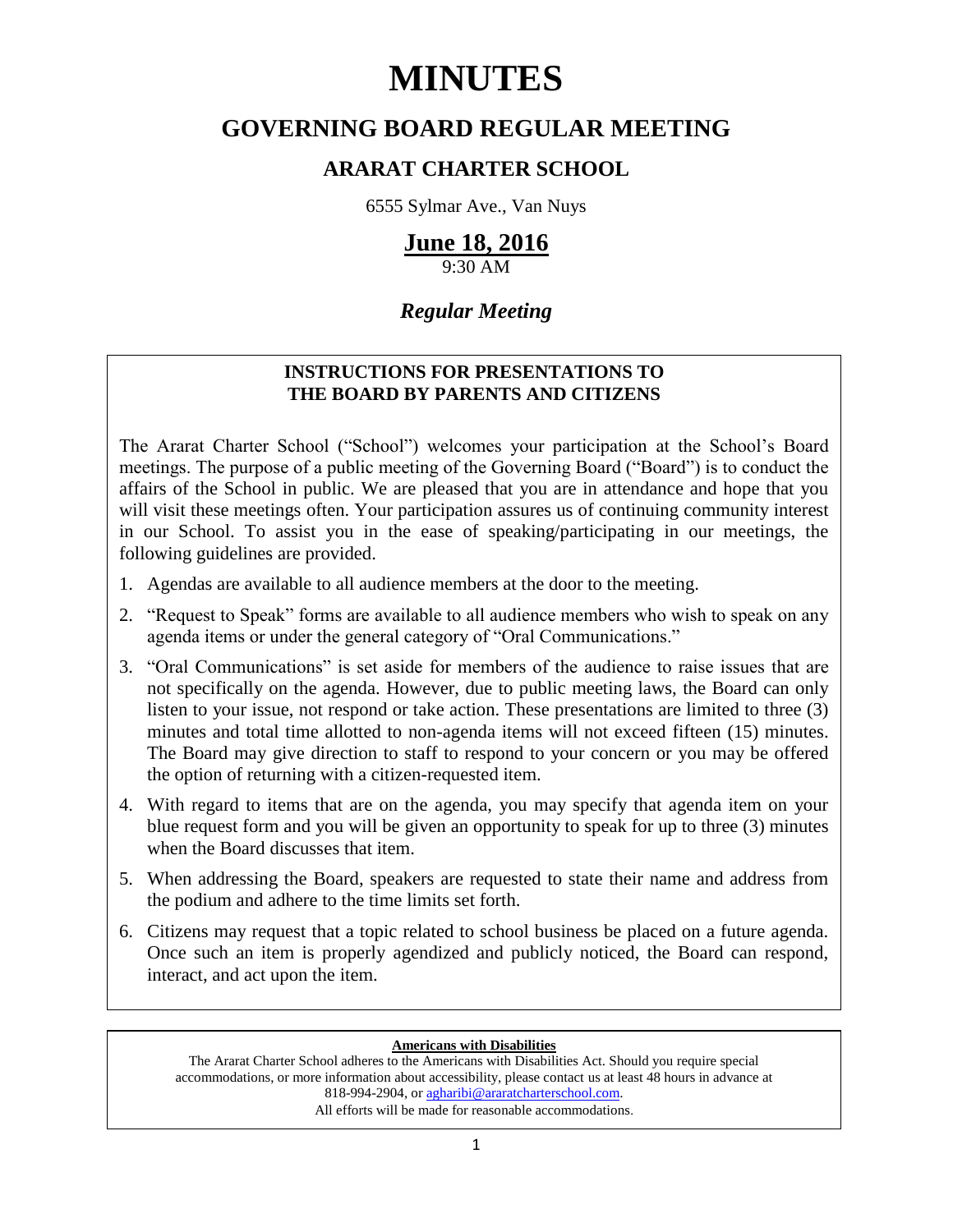#### **I. OPEN SESSION**

#### **A. CALL TO ORDER:**

Meeting was called to order by Board Chairperson, Dr. Berjouhi Koukeyan at 9:30 am.

#### **B. ROLL CALL**

| Present | Absent |
|---------|--------|
|         |        |
|         |        |
|         |        |
|         |        |
|         |        |
|         |        |
|         |        |
|         |        |
|         |        |

#### **C. APPROVAL OF MINUTES OF BOARD MEETING OF MAY 21, 2016**

Moved by: Mr. Henderson Seconded by: Dr. Karayan Vote: Approved Unanimously

#### **II. COMMUNICATIONS**

#### **A. ORAL COMMUNICATIONS:**

*Non-agenda items: no individual presentation shall be for more than three (3) minutes and the total time for this purpose shall not exceed fifteen (15) minutes. Ordinarily, Board members will not respond to presentations and no action can be taken. However, the Board may give direction to staff following a presentation.*

 The Board Chairperson welcomed Mr. Alex Gomez, LAUSD Charter School Division Specialist. Mr. Gomez expressed that on behalf of LAUSD Charter School Division, he was at the meeting to observe how the Governing Board conducts school business.

#### **B. FOR INFORMATION: CHAIRPERSON'S REPORT**. (Attachment)

- **1. YEAR END CULMINATING ACTIVITIES:** Dr. Koukeyan stated that the total staff is commended for the fifth grade promotional activity and for the total school student performances. All the activities were carefully planned and carried out and student participation was lively and full of decorum. They recited poems, danced and sang in different languages and the upper grade chorus was amazing. The teachers and staff are highly commended for their dedication and commitment.
- **2. Update Regarding the Leasing/Purchasing and Financing of a Facility:** RED Hook has identified a site for a possible location for the school at 18050 Vanowen St., in Reseda, in a nice residential area. It will have to be completely torn down to build a new facility. It has room for staff parking and playground. Red Hook recommended that the board explore the possibility of requesting Material Change in the maximum enrollment the school. This is a major factor in determining the size of the facility to be acquired. LAUSD Regulations state that if a school is increasing its enrollment by 20% or 100 students, whichever is less, and the school is using its own facility, then a material revision is not required for this increase. Increases beyond this guideline, will require Material Revisions. At the March Board meeting, the board had a positive reaction with respect to the location of the site and requested that Red Hook proceed to the next step. Red Hook has placed a bid on the property and is anticipating a counter offer.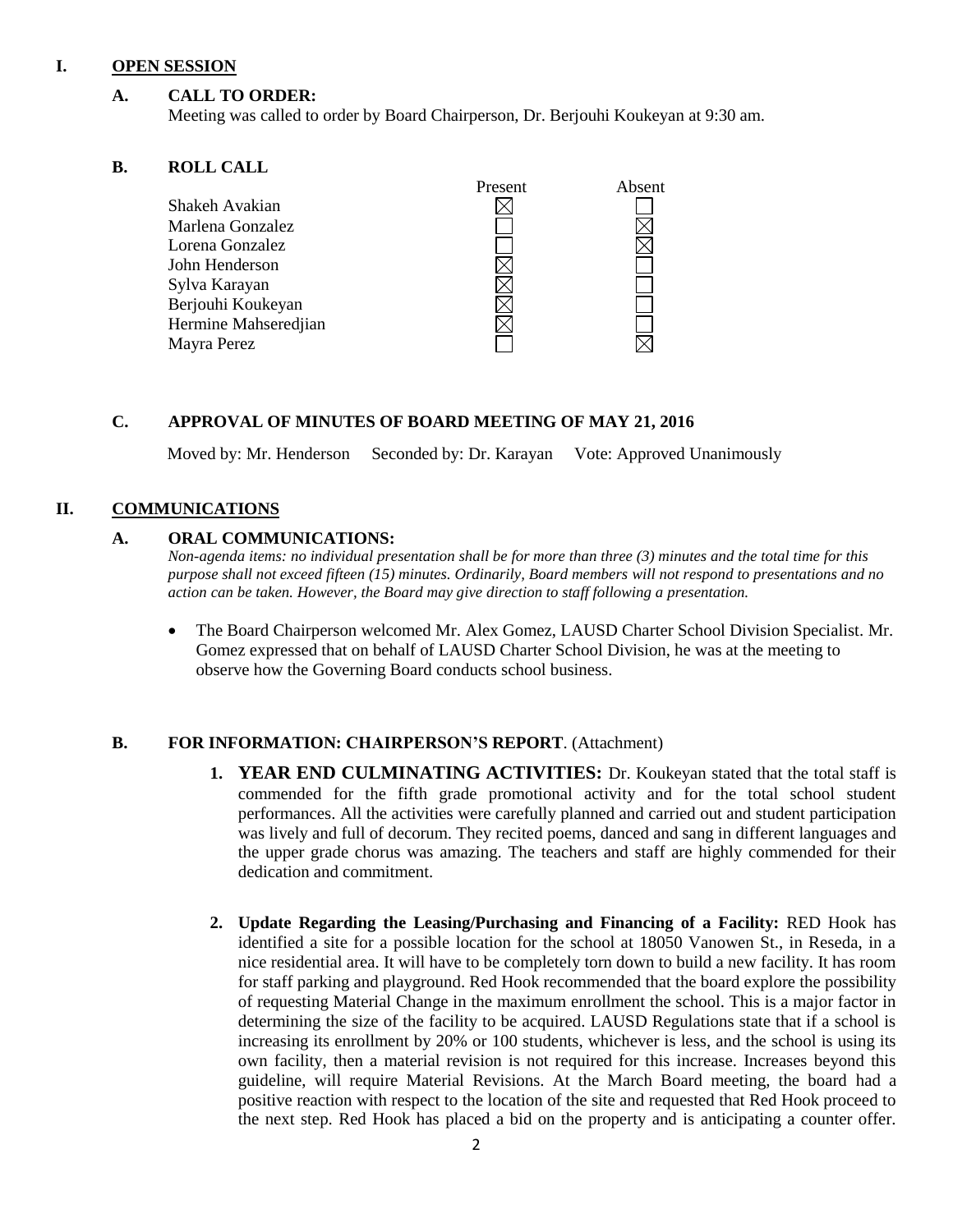Once this counter offer is received, Red Hook would like to arrange for a sight visit by the board and decide how to proceed.

On the day of the meeting it was announced that the sellers have changed their mind and withdrawn from the market.

**3. Diversity Plan Update:** Dr. Koukeyan reported that with respect to diversity with certificated Faculty, the five year plan calls for a 3% annual increase for PHBAO to achieve 66%-34% ratio within five years. The 2015-16 ratio in this category is 87.5% White/Other and 12.5% PHBAO. With respect to the student population, ACS will increase its PHBAO students by 4% annually to achieve the goal of increasing from 10% to 30% and decreasing the Other White students from 90% to 70% over the next five years. The 2015-16 ratio is 88.52% White/Other and 11.47% PHBAO. The Diversity Committee has been meeting on a regular basis addressing outreach efforts for the recruitment of students and faculty. The Diversity Committee will give a full report.

Mrs. Gharibi reported that according to the latest enrollment and outreach reports, 31% of total participants in 2016-17 lottery were PHBAO. This is a significant growth in compare to previous years.

- **4. Update on Local Control and Accountability Plan (LCAP):** CDE requires that all public schools update the LCAP annually. The plan must describe in full, actions and expenditures to support pupil outcomes and overall performance .The LCAP is intended to be a comprehensive planning tool and is supposed to cover the following three areas:
	- 1) Stakeholder Engagement;
	- 2) Goals and Progress Indicators;
	- 3) Actions, Services and Expenditures.

In addition, each area must address the 8 priorities established by the State as:

- 1) Conditions for Learning
- 2) Implementation of State Standards
- 3) Course access
- 4) Pupil Achievement
- 5) Parent Involvement
- 6) Pupil Engagement
- 7) School Climate

The Plan also includes an assessment of the level of implementation for the 2015-16 LCP plan in terms of programs and budget. The LCAP proposal covers 2016-17, 2017-18 and 2018-19 is submitted to the board for approval. LCAP meets all the budgetary and program requirements.

**5. Update on Year End program assessments Staff/Parents:** The Board Chairperson and Co-Chairperson met with staff and parents on Monday, June 13. Information collected will assist the Board in evaluation the principal as well as meeting their instructional needs. As has been the board's practice for the past 6 years, Dr. Berjouhi Koukeyan, Board Chairperson, and Ms. Hermine Mahseredjian, Co-Chairperson, met with the certificated staff and sought their feedback on 2015-16 academic year. Topic covered the academic programs, such as, Language Arts, Math, Science and Social Studies. The staff will work on reviewing Language Arts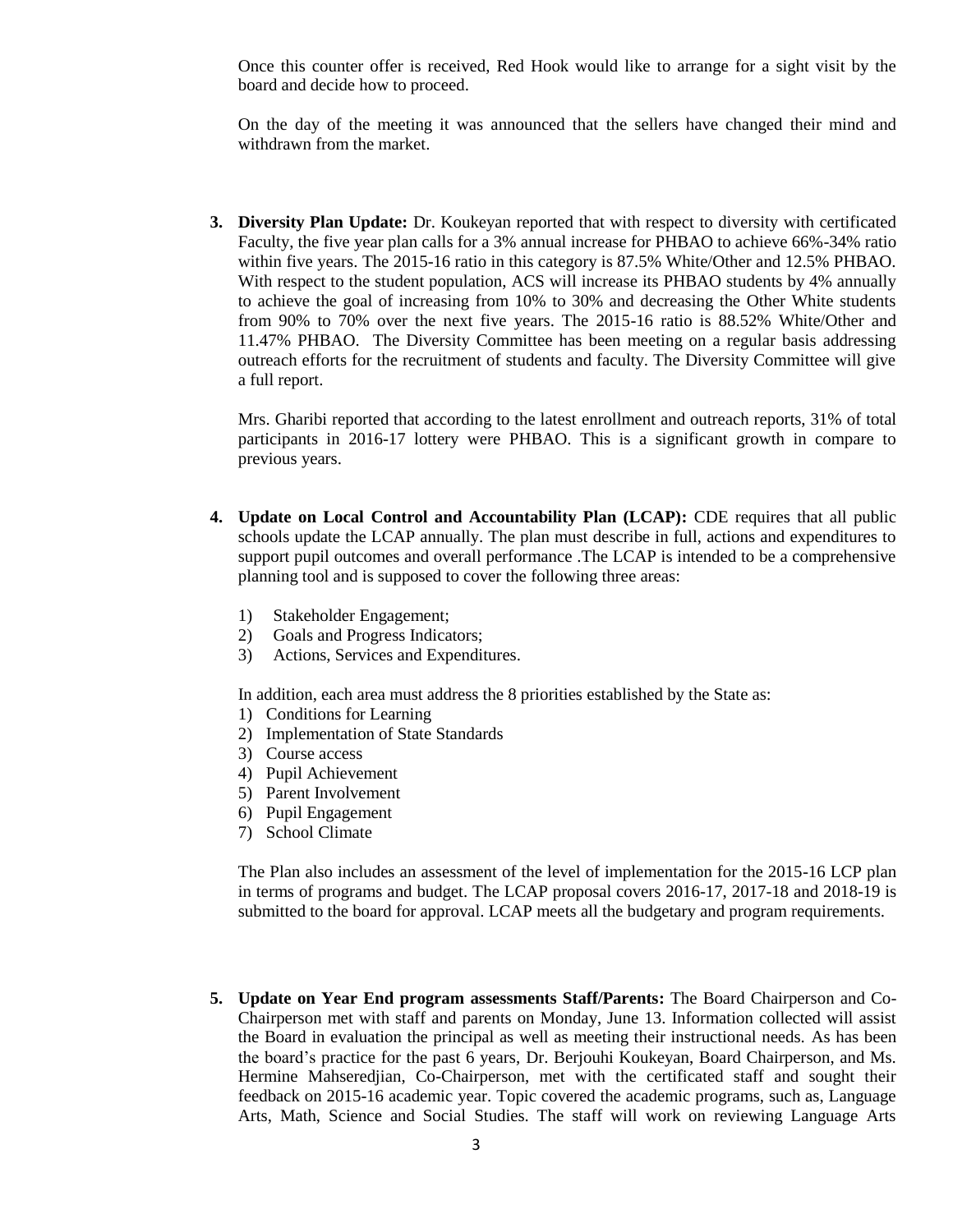textbooks that are aligned with Common Core standards. Meeting the needs of the Special Needs students and follow up with general student discipline procedures are remain of great concern.

#### **C. FOR INFORMATION: PRINCIPAL'S REPORT.** (Attachment)

*This is a presentation of information that has occurred since the previous Board meeting. (Per attached report)*

#### **1. Update on Calendar of Events**

- June 3, 2016-Staff vs.  $5<sup>th</sup>$  Grade Students
- June 3, 2016- Year End Perfect Attendance Awards/Parent Awards
- June 4, Annual Spring Picnic (Hazeltine Park)
- $\bullet$  June 9, 5<sup>th</sup> Grade Culmination
- June 10, Annual Spring programs
- June 14, Last Day for Teachers
- June 16, 2016- Review of ELA adoptions w/teachers

#### **2. Update on School Activities**

- Scholastic Book Fair \$1228.00
- **3. Update on Local Control and Accountability Plan (LCAP) –** See attachment and Action Item A
- **4. Update on Enrollment:** Below are the current numbers for 2016-17 enrollment:

| K              | 52  |
|----------------|-----|
| 1              | 50  |
| $\overline{2}$ | 52  |
| 3              | 54  |
| 4              | 50  |
| 5              | 78  |
| <b>Total</b>   | 336 |

Office will be calling from the wait list to fill in the vacant seats.

**5. Update on School Staff Openings:** Will be discussed during closed session.

#### **6. Attendance Update for School Incentives**

| Campus 1 June 6 thru 10 |                 | Campus 2 June 6 thru 10 |                 |
|-------------------------|-----------------|-------------------------|-----------------|
|                         | 2014-15 2015-16 |                         | 2014-15 2015-16 |
| 16%                     | 22%             | 19%                     | 16%             |

**7. Facilities Update:** Red Hook has contacted the owner in order to work on making an offer for the property. Red Hook is waiting to hear back from the owner. RedHook has indicated that the owner is being unreasonable and unresponsive to offers**.**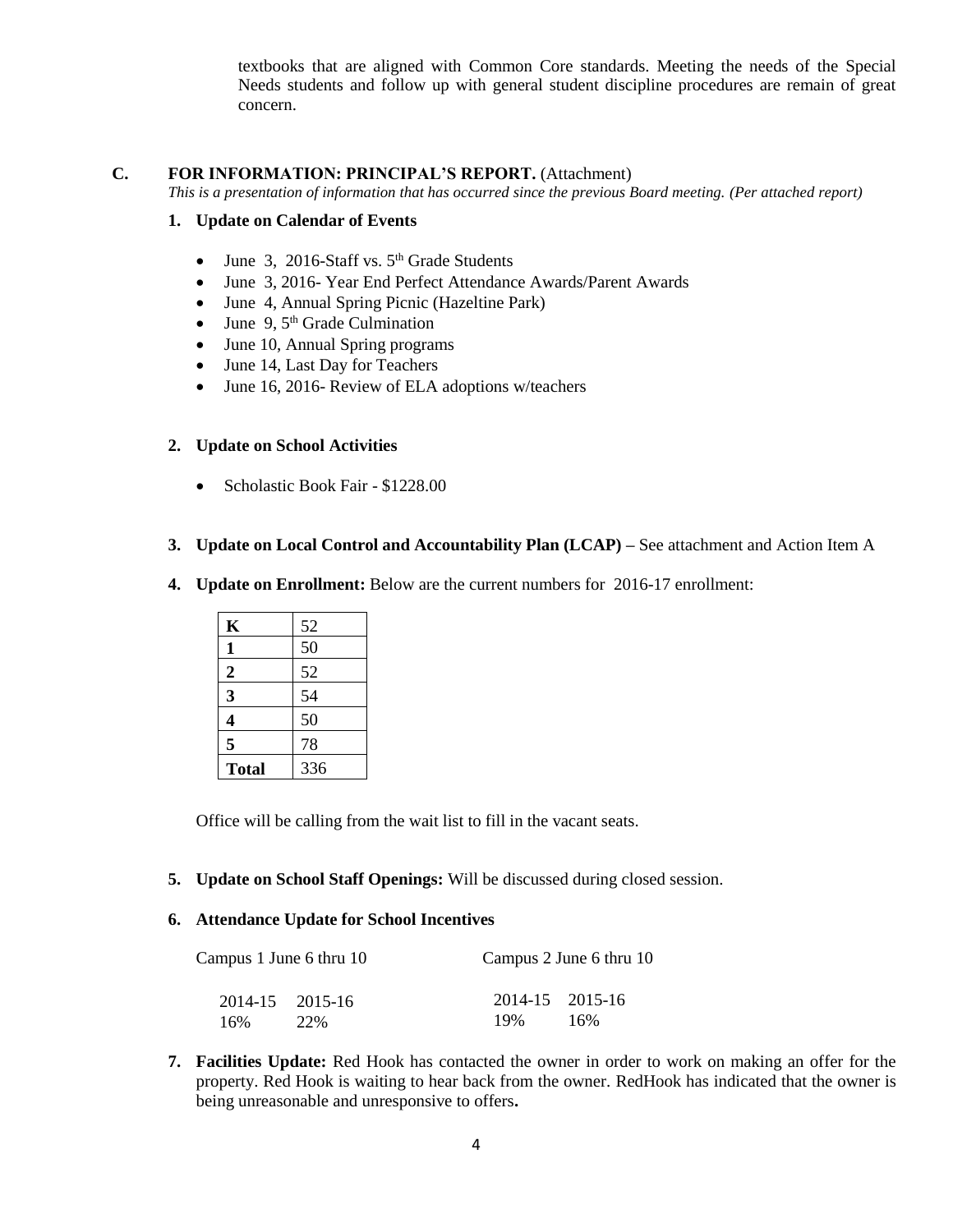RedHook has found a potential property in the city of Reseda located on 18050 Vanowen Street, Reseda, CA

- In good residential area
- Parking lot is big enough to accommodate staff parking and school yard
- Property has an entry and exit point onsite

#### **8. Audits, Reviews, & Mandated Reporting**

**ConApp:** The Consolidated Application (ConApp) is used by the California Department of Education (CDE) to distribute categorical funds from various state and federal programs to county offices, school districts, and direct-funded charter schools throughout California. Annually, in May, each local educational agency (LEA) submits the spring release of the application to document participation in these programs and provide assurances that the district will comply with the legal requirements of each program. Program entitlements are determined by formulas contained in the laws that created the programs.

The winter release of the application is submitted in January of each year and contains the district entitlements for each funded program. Out of each state and federal program entitlement, districts allocate funds for indirect costs of administration, for programs operated by the district office, and for programs operated at schools.

**LCAP Update**: As part of the LCFF, school districts, COEs, and charter schools are required to develop, adopt, and annually update a three-year Local Control and Accountability Plan (LCAP) using a template adopted by the California State Board of Education (SBE). In addition, the SBE is required to adopt evaluation rubrics to assist LEAs and oversight entities in evaluating strengths, weaknesses, areas that require improvement, technical assistance needs, and where interventions are warranted on or before October 1, 2016. Subsequent revisions to the template or evaluation rubrics are required to be approved by the SBE by January 31 before the fiscal year in which the template or rubric would be used. The LCAP is required to identify goals and measure progress for student subgroups across multiple performance indicators.

#### **MiSIS-No update**

#### **D. FOR INFORMATION: FINANCIAL REPORT**

- *This is an update from what has transpired since the last board meeting.*
- **1. Budget to Date Update from Edtec:** Mrs. Dietz shared previous month's financial report as well as the preliminary budget for 2016-17 school year. The reports entailed the following:
	- 2015-16 Forecast Update
	- Financial Summary
	- Cash Flow Forecast
	- Balance Sheet Summary
	- Exhibits
	- April Check Register
	- Budget vs. Actual Detail

FY 2017 Preliminary Budget

• Operating Income of \$24K after depreciation, and before one-time funding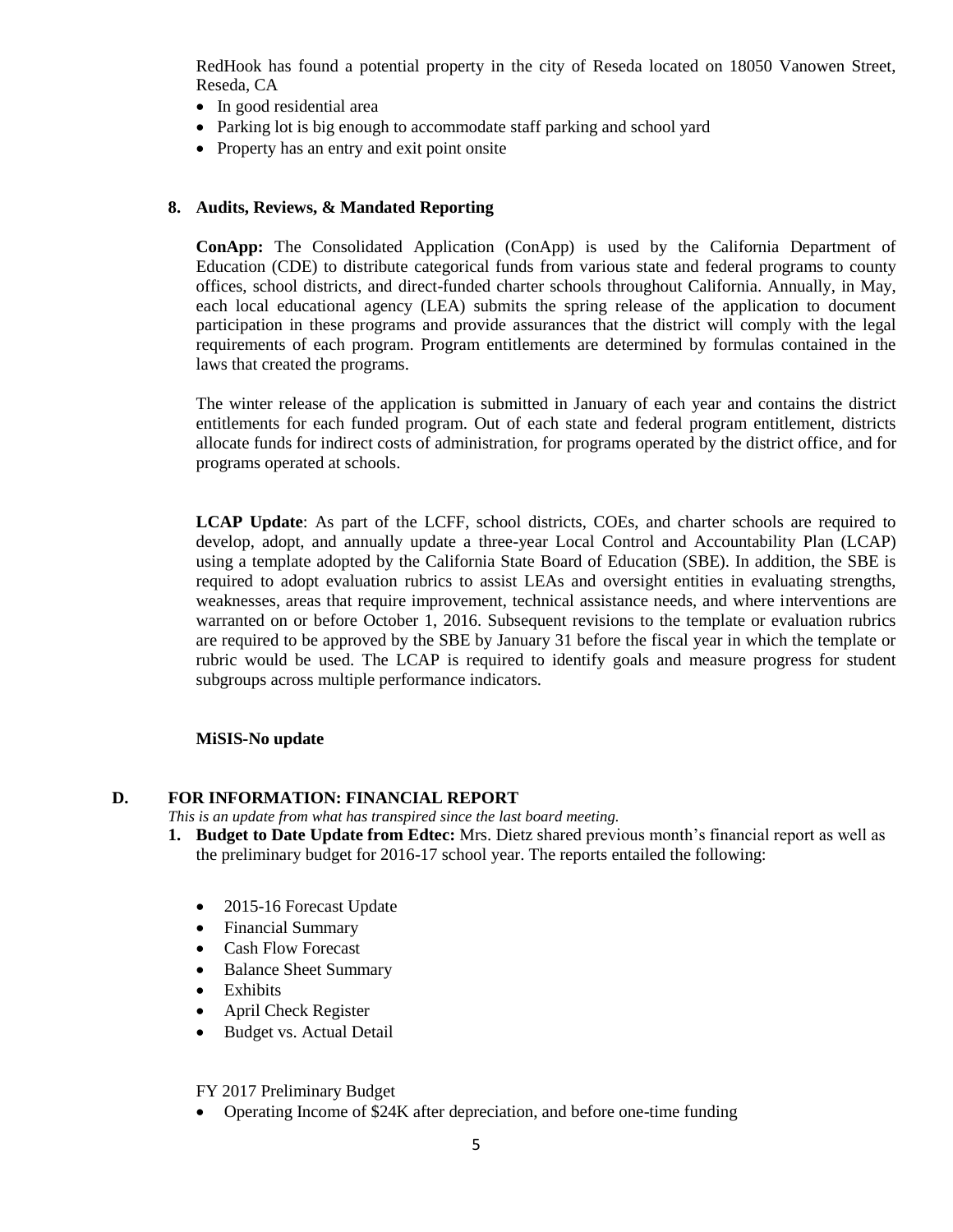- Revenue Assumptions
- Budget uses conservative assumptions and no COLA increase in funding rates from FY16 to FY17

#### **III. CONSENT AGENDA ITEMS**

*All matters listed under the consent agenda are considered by the Board to be routine and will be approved/enacted by the Board in one motion in the form listed below. Unless specifically requested by a Board member for further discussion or removed from the agenda, there will be no discussion of these items prior to the Board votes on them. The Principal recommends approval of all consent agenda items.*

Check Register and May Financial Report was approved unanimously

#### **Recommend approval**

 Motion by: Mr. Henderson Seconded by: Dr. Karayan Vote: Approved Unanimously

#### **IV. ACTION ITEMS**

#### **A. Approval is Requested for a 3yr Local Control and Accountability Plan (LCAP) Recommend approval**

 Motion by: Prof. Mahseredjian Seconded by: Mrs. Avakian Vote: Approved Unanimously

#### **B. Approval is Requested for 2016-2017 Budget Recommend approval**

 Motion by: Mr. Henderson Seconded by: Prof. Mahseredjian Vote: Approved Unanimously

C. **Approval is Requested for Consolidated Application** (ConApp) 16-17: Must be submitted by June 31 of each year.

#### **Recommend approval**

 Motion by: Dr. Karayan Seconded by: Mr. Henderson Vote: Approved Unanimously

#### **V. INFORMATION ITEMS**/**POSSIBLE ACTION:**

- **A. Update for Special Education 2016-2017; RSP teacher, BII:** Dr. Koukeyan presented a preliminary review of the SPED services. Current caseload is 24students and the anticipated case load for 2016-17 is 19 students. The SPED Implementation Committee is proposing to take control over the quality of SPED services. The Committee will recommend to the Board which services to take full control beginning 2016-17 and which services take over gradually.
- **B. Update on SELPA Options:** Director Stuart reported that the school has been denied the appeal. A notification letter will be sent to LAUSD that announces the School's intends to explore its options for SELPA membership, and may exit the LAUSD SELPA effective July 1, 2017.